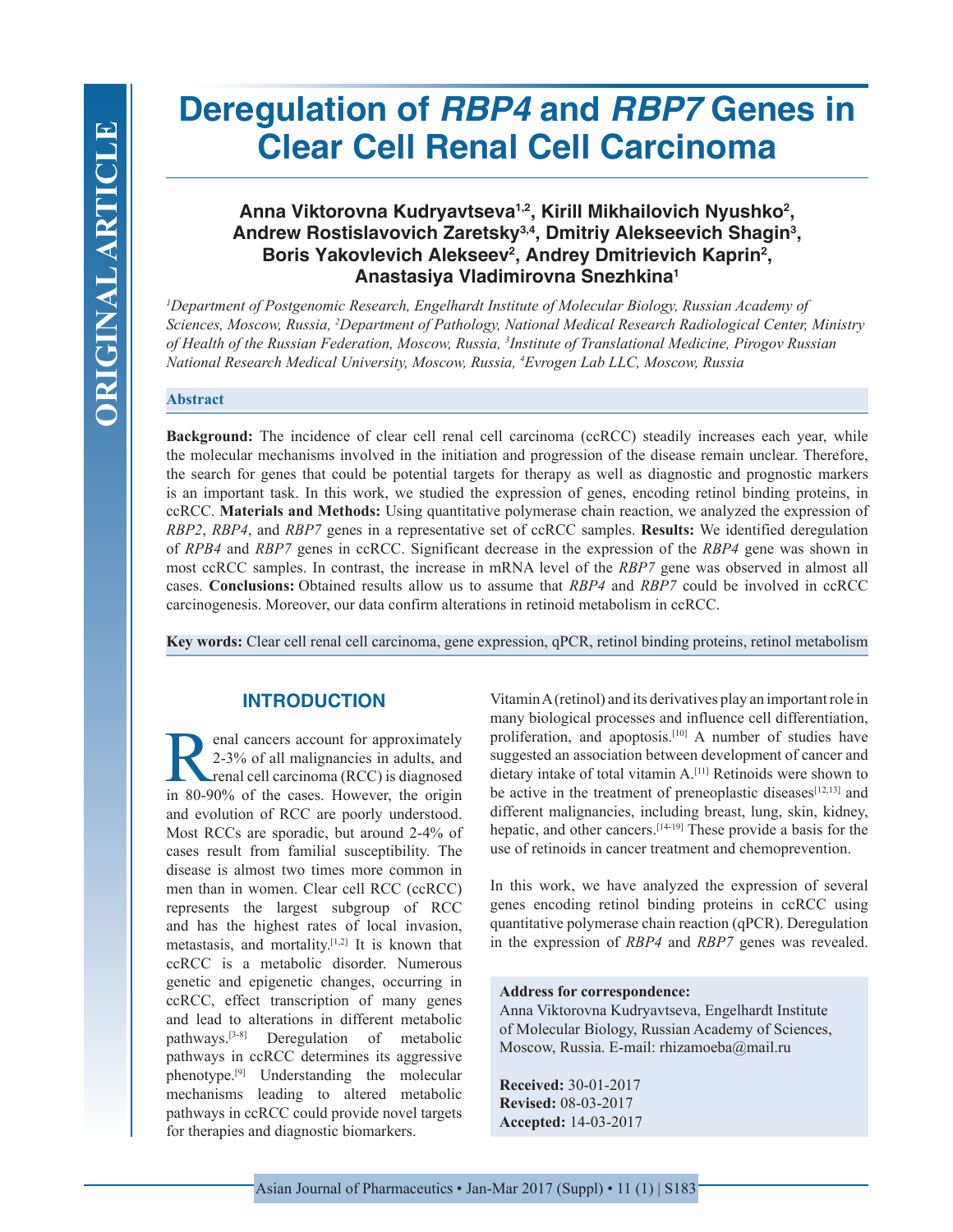Obtained results may indicate the alterations in retinoid metabolism during ccRCC carcinogenesis and involvement of *RBP4* and *RPB7* genes in the process.

# **MATERIALS AND METHODS**

# **Tissue samples**

A total of 38 samples of ccRCC (I-IV Stages) and adjacent morphologically normal tissues (conventional "normal" tissues) were obtained after surgical resection before radiation or chemotherapy. The samples were frozen immediately after surgery and stored in liquid nitrogen. The diagnosis was verified by histopathology, and only samples containing 70-80% or more tumor cells were used in the study. Each patient provided written consent and gave permission for the use of their samples for research purposes. The study was approved by the Ethics Committee of Herzen Moscow Cancer Research Institute, the Ministry of Health of the Russian Federation. The study was conducted in accordance with the principles outlined in the Declaration of Helsinki (1964).

#### **RNA isolation and cDNA synthesis**

RNA was isolated from the samples using mikro dismembrator S (Sartorius, Germany) and RNeasy Mini Kit (Qiagen, Germany) according to the manufacturer's protocols. RNA was quantified on Nanodrop spectrophotometer (Nanodrop Tech., USA). The Agilent RNA 6000 Nano Kit and Agilent 2100 Bioanalyzer system (Agilent Tech., USA) were used to determine the RNA integrity number (RIN). The isolated RNA was treated with DNAsa I (Thermo Fisher Scientific, USA) according to manufacturer's instructions. cDNA synthesis was performed using M-MuLV Reverse Transcriptase (Thermo Fisher Scientific, USA) and random hexamers according to the standard manufacturer's protocol.

#### **qPCR and statistical analysis**

QPCR reactions were carried out on applied biosystems 7500 real-time PCR System (Thermo Fisher Scientific, USA). TaqMan Gene Expression Assays (*RBP2*: Hs00188160\_m1, *RBP4*: Hs00198830\_m1, *RBP7*: Hs00364812\_m1) (Thermo Fisher Scientific, USA) were used to estimate the mRNA level of target genes. qPCR procedure was performed as described.[20] PCR products were analyzed in 2% agarose gels, purified and submitted for Sanger sequencing on an ABI Prism 3100 Genetic Analyzer (Thermo Fisher Scientific, USA). qPCR data were analyzed using two reference genes, *GUSB* and *RPN1*, [21,22] and ΔΔCt-method with ATG program (Analysis of Transcription of Genes).[23-25] Each reaction was repeated three times. At least 2-fold mRNA changes were considered as significant because of reference genes variability.

Nonparametric Wilcoxon test was used to compare mRNA expression differences of target and reference genes in ccRCC samples.  $P \leq 0.05$  was considered statistically significant.

# **RESULTS**

## **Down-regulation of** *RBP4*

We revealed more than 100-fold down-regulation of the *RBP4* gene in 87% (33 of 37, *P* < 0.05) of ccRCC samples [Figure 1]. Decreased expression of the *RBP4* gene was particularly observed in ccRCC of stages II and III. The mRNA level of *RBP4* was increased in two cases by 3- and 20-fold. The mean value of relative mRNA level decrease was 32.6.

## **Up-regulation of** *RBP7*

A significant increase in the mRNA level of the *RBP7* gene was observed in 79% (30 of 38, *P* < 0.05) of examined ccRCC samples [Figure 2]. Up-regulation of *RBP7* was mainly found in early-stage ccRCC. Decreased expression of *RBP7* was detected in three cases (from 4- to 8-fold). The mean value of relative mRNA level increase was 15.4.

The mRNA level of *RBP2* gene was very low and could not be detected by qPCR method.

## **DISCUSSION**

Vitamin A is obtained from a diet in the form of retinyl esters (animal sources) or carotenoids (plant food). In the intestine, retinyl esters/carotenoids are converted to retinol, which then is secreted through the lymphatic system into the blood and is taken up by hepatocytes. The liver stores the retinol and provides it to the body. Retinol is secreted from the liver into the blood and bound to plasma RBP4. Although the liver is the main site of RBP4 synthesis, the protein can be also expressed and presumably secreted by other tissues, such as adipose, lung, kidney, testis, brain, and retinal pigment epithelium in the eye.<sup>[26]</sup> Cellular RBPs (RBP2, RBP5, and RBP7) play a role in the cellular metabolism of retinol and vitamin A stability. For example, the vitamin A metabolite, retinoic acid, can regulate the transcription of numerous genes, and its effect is mediated by cellular retinoid binding proteins.[27-29]

Recent studies have reported that RBPs may be involved in the development of cancer. The plasma level of RBP4 was shown to be associated with risk of colon adenoma,<sup>[30]</sup> and the increased serum level of RBP4 was detected in pancreatic cancer patients.[31] It has been suggested that the decrease in the serum level of RBP4 might be a potential biomarker of ovarian cancer.[32] Frequent methylation of the *RBP4* gene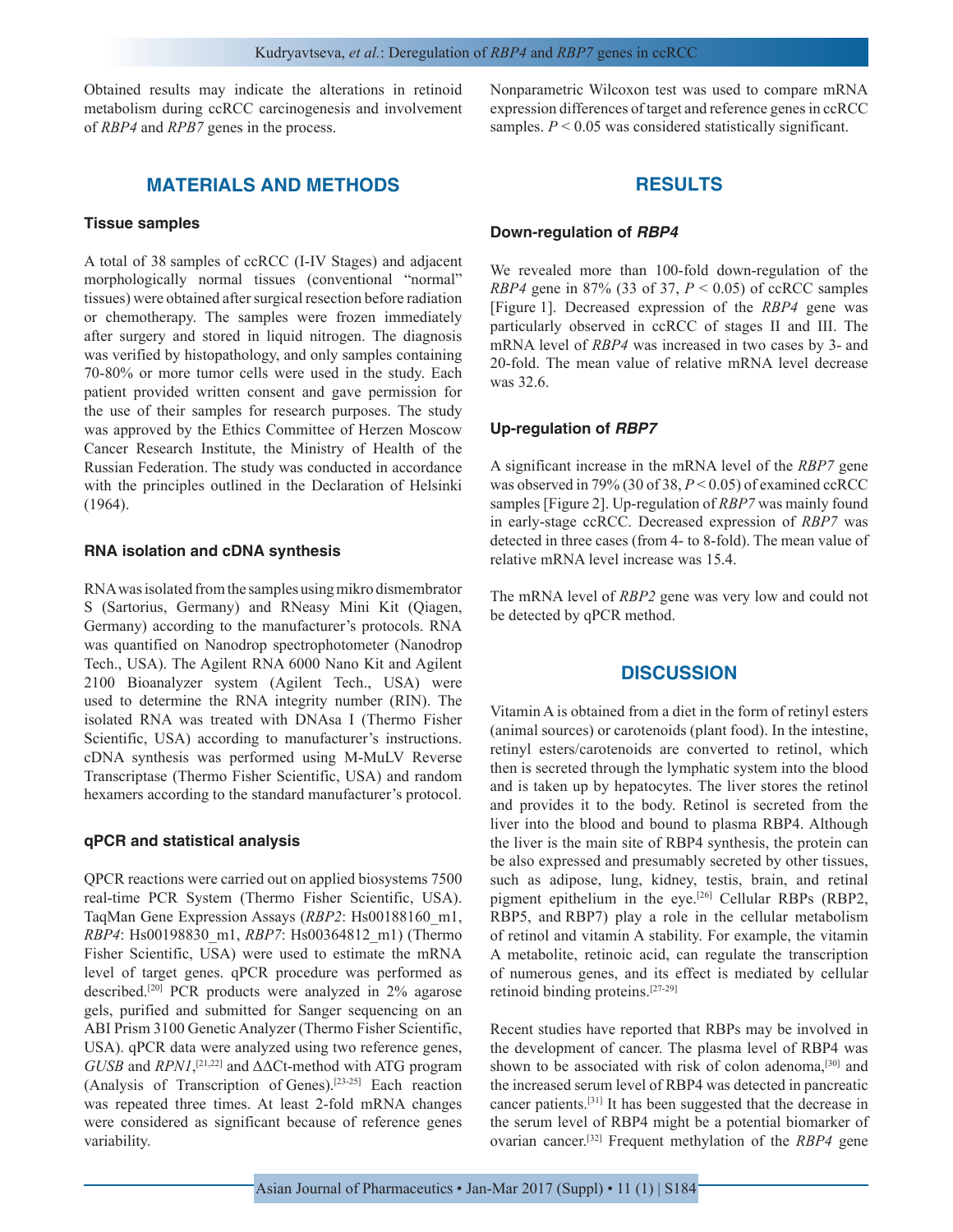

**Figure 1:** Relative mRNA level of *RBP4* gene in ccRCC. QPCR data



**Figure 2:** Relative mRNA level of *RBP7* gene in ccRCC. QPCRdata

was shown in esophageal squamous cell carcinoma.<sup>[33]</sup> In addition, other RBPs have been studied to a lesser extent, and their participation in cancer was not shown.

Using qPCR, we first revealed deregulation of *RBP4* and *RBP7* genes in ccRCC. A decreased mRNA level of the *RBP4* gene was demonstrated in the examined samples, in contrast, a significant increase in *RBP7* expression was shown in most ccRCC cases. These data indicate that alterations of retinoid metabolism, effecting both intra- and extracellular transport of retinol, may be associated with the development of cancer. Moreover, the findings implicate *RBP4* and *RBP7* expression levels and their correlation with the disease stage as potential diagnostic or prognostic biomarkers of ccRCC.

# **CONCLUSION**

Our study revealed a significant deregulation of *RBP4* and *RBP7* gene expression in ccRCC. These proteins play an important role in retinoid metabolism. Extracellularly and intracellularly, they bind to retinol, solubilize and stabilize it, and then transport retinol from retinoid stores to target tissues. Thus, the obtained results allow us to assume that alterations in the regulation of the transport, metabolism, and action of retinol may occur in ccRCC carcinogenesis.

## **ACKNOWLEDGMENTS**

The authors thank the National Medical Research Radiological Center for the collection and characterization of ccRCC samples, Evrogen Lab LLC for RNA isolation and Sanger sequencing, and Engelhardt Institute of Molecular Biology for the opportunity to perform qPCR experiments using the equipment of EIMB RAS "Genome" center (http:// www.eimb.ru/rus/ckp/ccu\_genome\_c.php).

## **REFERENCES**

- 1. Amin MB, Amin MB, Tamboli P, Javidan J, Stricker H, de-Peralta Venturina M, *et al.* Prognostic impact of histologic subtyping of adult renal epithelial neoplasms: An experience of 405 cases. Am J Surg Pathol 2002;26:281-91.
- 2. Moch H, Gasser T, Amin MB, Torhorst J, Sauter G, Mihatsch MJ. Prognostic utility of the recently recommended histologic classification and revised TNM staging system of renal cell carcinoma: A Swiss experience with 588 tumors. Cancer 2000;89:604-14.
- 3. Dmitriev AA, Rudenko EE, Kudryavtseva AV, Krasnov GS, Gordiyuk VV, Melnikova NV, *et al.* Epigenetic alterations of chromosome 3 revealed by NotI-microarrays in clear cell renal cell carcinoma. Biomed Res Int 2014;2014:735292.
- 4. Oparina NY, Snezhkina AV, Sadritdinova AF, Veselovskii VA, Dmitriev AA, Senchenko VN, *et al.* Differential expression of genes that encode glycolysis enzymes in kidney and lung cancer in humans. Genetika 2013;49:814-23.
- 5. Loginov VI, Dmitriev AA, Senchenko VN, Pronina IV, Khodyrev DS, Kudryavtseva AV, *et al.* Tumor suppressor function of the SEMA3B gene in human lung and renal cancers. PLoS One 2015;10:e0123369.
- 6. Kudriavtseva AV, Anedchenko EA, Oparina NIu, Krasnov GS, Kashkin KN, Dmitriev AA, *et al.* Expression of FTL and FTH genes encoding ferretin subunits in lung and renal carcinomas. Mol Biol (Mosk) 2009;43:1044-54.
- 7. Braga EA, Khodyrev DS, Loginov VI, Pronina IV, Senchenko VN, Dmitriev AA, *et al.* Methylation in the regulation of the expression of chromosome 3 and microRNA genes in clear-cell renal cell carcinomas. Genetika 2015;51:668-84.
- 8. Oparina NY, Sadritdinova AF, Snezhkina AV, Dmitriev AA, Krasnov GS, Senchenko VN, *et al.* Increase in NETO2 gene expression is a potential molecular genetic marker in renal and lung cancers. Genetika 2012;48:599-607.
- 9. Zaravinos A, Pieri M, Mourmouras N, Anastasiadou N, Zouvani I, Delakas D, *et al.* Altered metabolic pathways in clear cell renal cell carcinoma: A meta-analysis and validation study focused on the deregulated genes and